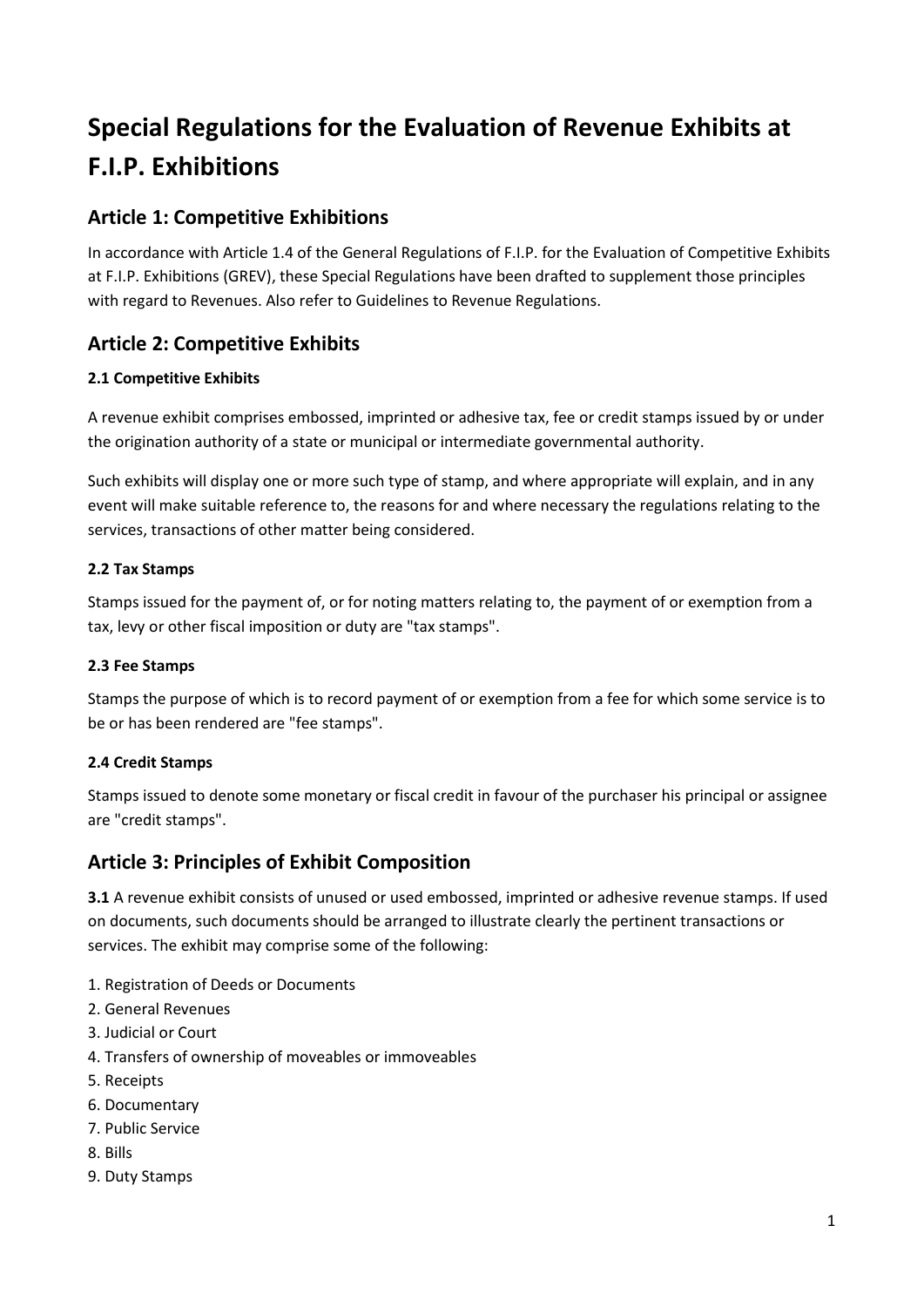- 10. Funds
- 11. Assurances and policies
- 12. Consular services
- 13. Inspections
- 14. Weights and Measures
- 15. Licenses
- 16. Postage stamps used as revenue stamps, or revenue stamps used for postage
- 17. Other Revenue Stamps

The plan or concept of the exhibit shall be described in an introductory statement (ref. GREV, Article 3.4).

3.2 A revenue exhibit may contain, where it improves its composition:

- 1. Essays, proofs of adopted or rejected designs
- 2. Legal documents and postal covers if applicable
- 3. varieties of all kinds including watermark, perforation, paper and printing
- 4. Maps, prints, decrees and similar associated materials

Such items must have direct relation to the fiscal services described in the exhibit (ref. GREV, Article 3.4).

# Article 4: Criteria for Evaluating Exhibits

(ref. GREV, Article 4).

#### "Knowledge" (ref. GREV, Article 4.5)

A Revenue exhibit may require or admit of more comments and explanation than a comparable postal exhibit but this text must be concise and clear.

# Article 5: Judging Exhibits

5.1 Revenue exhibits will be judged by the approved specialists in their respective fields in accordance with Section V (Article 31-47) of GREX (ref. GREV, Article 5.1).

5.2 For Revenue exhibits, the following relative terms are presented to lead the jury to a balanced evaluation (ref. GREV, Article 5.2).

| Total                                   | 100 |
|-----------------------------------------|-----|
| Presentation                            | 5   |
| <b>Condition and Rarity</b>             | 30  |
| Knowledge and Research                  | 35  |
| Treatment and Importance of the exhibit | 30  |

# Article 6: Concluding Provisions

6.1 In the event of discrepancies in the text arising from translation, the English text shall prevail.

6.2 These Special Regulations for the Evaluation of Revenue exhibits at F.I.P. Exhibitions have been approved by the 60th F.I.P. Congress on 25th November 1991 in Tokyo. They come into force on 25th November 1991 and apply to those exhibitions which are granted F.I.P. patronage, auspices or support at the F.I.P. Congress and thereafter.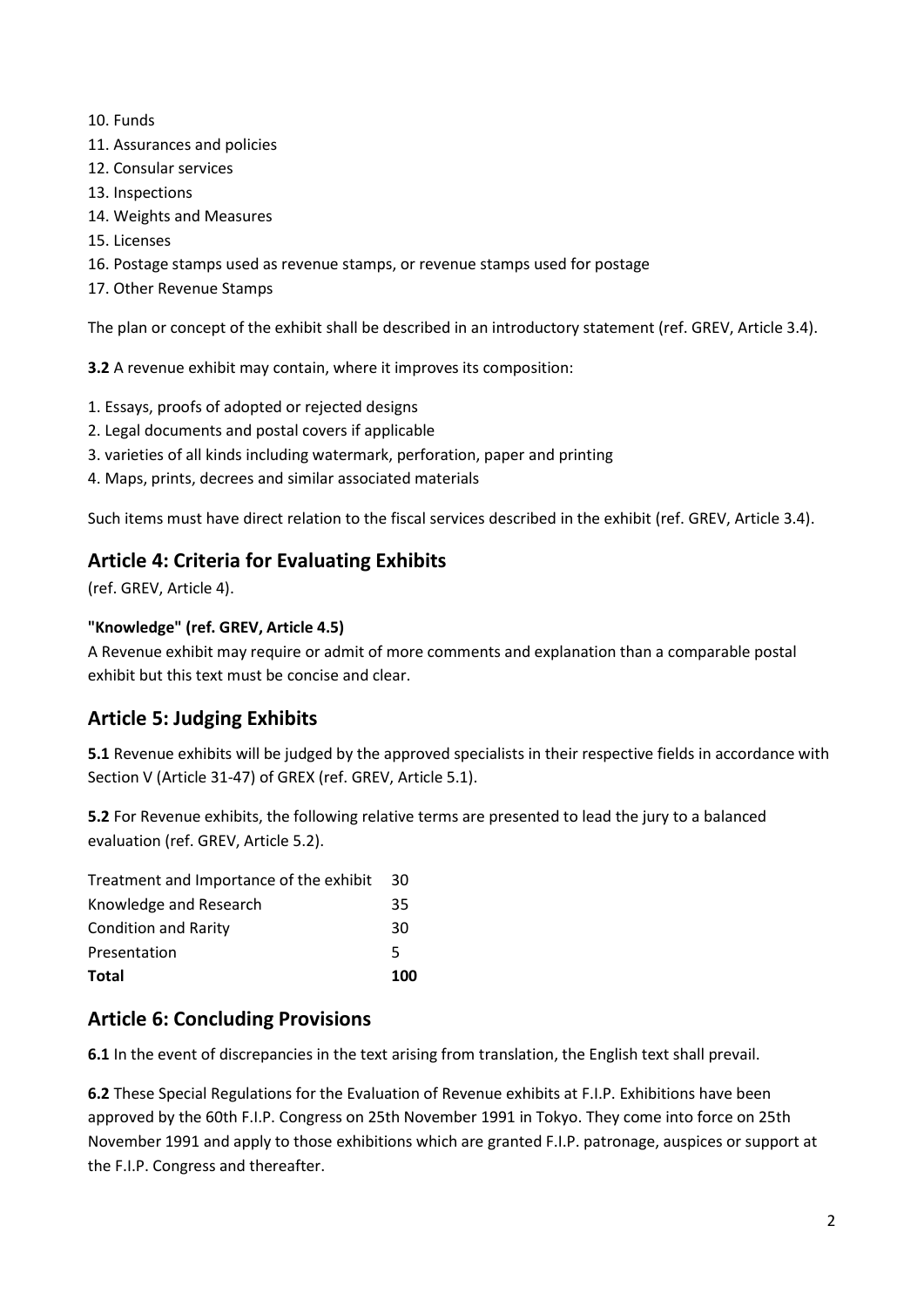# Guidelines for Judging Revenue Philately Exhibits

# Introduction

These Guidelines, issued by the FIP Revenue Commission, give practical advice on how to apply the General Regulations of the FIP for the Evaluation of Competitive Exhibits at FIP Exhibitions (GREV) and the Special Regulations for the Evaluation of Revenue Exhibits at F.I.P. Exhibitions (SREV) approved by the 60th FIP Congress in 1991 in Tokyo.

The Guidelines have been developed to assist exhibitors in the preparation, and judges in the evaluation, of revenue exhibits. They are intended to provide guidance regarding 1) The definition and nature of revenue philately; 2) The principles of exhibit composition and 3) The judging criteria of revenue exhibits.

The Guidelines are not designed to be prescriptive but rather to expand the scope of Revenue exhibits to allow innovative and interesting treatments.

# Preamble

The Revenue class was established - initially as an experimental class - in 1988. Since then, philately has divided into Postal philately and Revenue philately.

Characteristically, the material of Revenue philately exhibits is especially diverse and, moreover, all types of Revenue exhibits, with differing approaches and treatments, are shown in this class. This characteristic creates a challenge both for exhibiting and evaluating Revenue exhibits.

The major difference between a Revenue exhibit and an exhibit in one of the Postal classes is that a Revenue exhibit may contain elements (but not postal material) of some or all of these "Postal classes" in the one exhibit, as long as the exhibit tells a coherent story.

# 1. The Definition and Nature of Revenue Philately

The FIP Revenue Commission definition of revenue material eligible for including in a Revenue philately exhibit is: "Revenue material comprises embossed, imprinted and adhesive tax, fee and credit stamps and other items with a value indication (including indicators for tax paid, a zero tax and not subject to a tax) issued by or under the origination authority of a national, state or municipal or intermediate governmental authority. Additionally, any other fee or credit stamp of a private organisation, either insurance, transport, bank, union, political party etc. may also be considered as revenue material under this definition. When showing such material, a precise description of its nature and usage is essential.".

## 1.1. The Appropriate Material

All material shown in revenue exhibits, with the exceptions discussed in 1.4., should be in concordance with both the fiscal and philatelic aspects of exhibiting.

The fiscal nature indicates that a revenue item was issued or used for a certain fiscal purpose, and not, for example for postal demand (refer 1.3.7.) and meets the definition of revenue material in (1) above. The philatelic aspects require that items shown, in addition to being fiscal, have 'philatelic value' which includes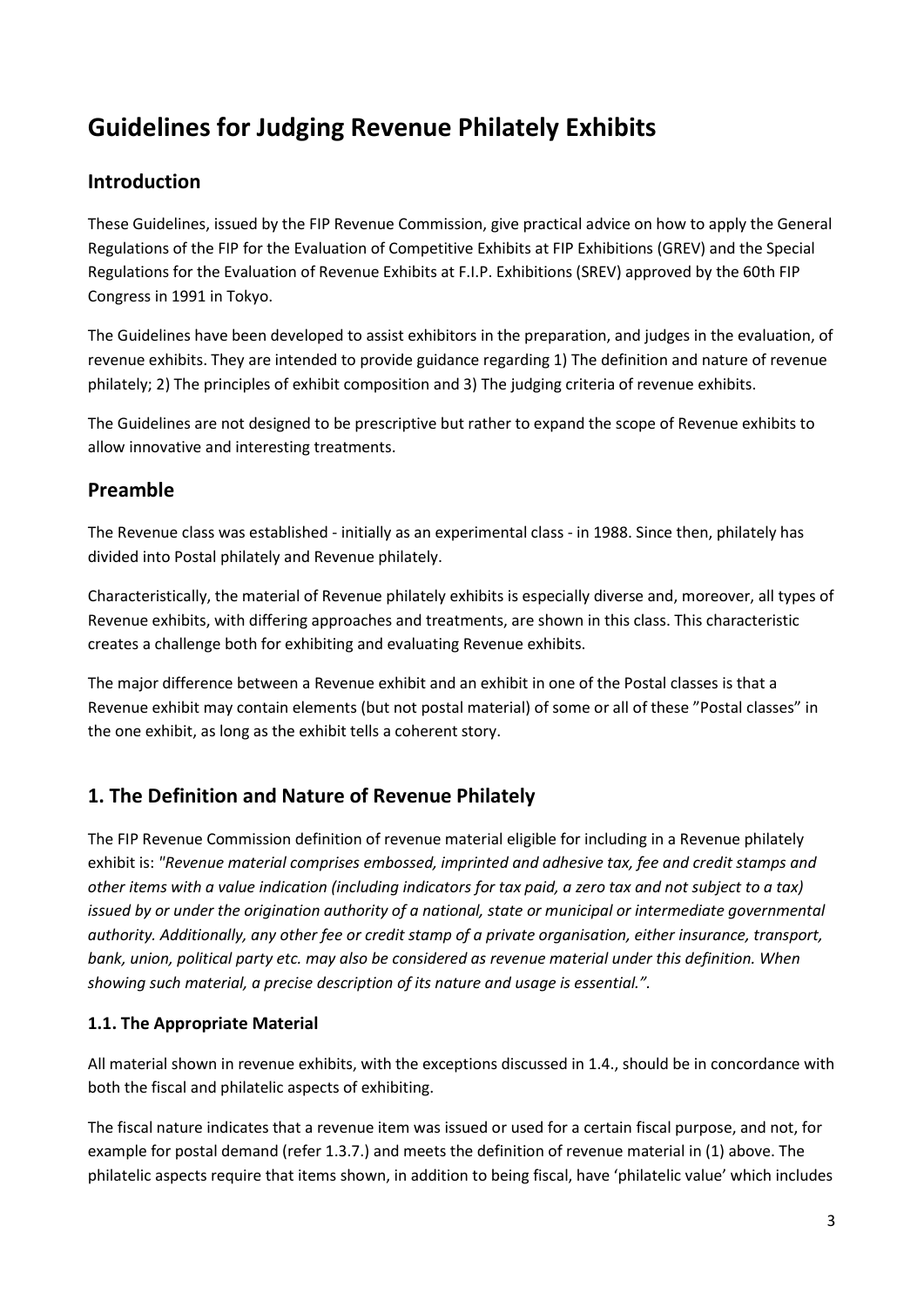but is not limited to - pre-production material, varieties, errors, usage, markings and other aspects of a Philatelic exhibit.

## 1.2. The appropriate material can be grouped into one (but not limited to) of the following main groups:

#### 1.2.1. Tax Stamps

Stamps issued for the payment of, or for noting matters relating to, the payment of or exemption from a tax, levy or other fiscal imposition or duty are "tax stamps".

#### 1.2.2. Fee Stamps

Stamps used for the purpose of recording payment of, or exemption from, a fee for which some service is to be or has been rendered are "fee stamps".

#### 1.2.3. Credit stamps

Stamps issued to denote some monetary or fiscal credit in favour of the purchaser, his principal or assignee, are "credit stamps".

#### 1.2.4. Other physical forms of items

Any other physical form of item issued for a fiscal purpose as applied by the different revenue system of the countries in the world and historically known as "other fiscal value imprints". These include all forms of physical item including, but not limited to, revenue stamped paper, banderoles, seals, embossing's and other direct imprints.

#### 1.3. Generally a revenue exhibit can show:

1.3.1. Adopted or rejected essays, die proofs, plate proofs, colour trials, specimens, plate flaws and other errors in stamp or stamped paper production. Archival material from printers and other officials can be used to show a story about how the issue was produced.

1.3.2. Revenue stamps, whether unused or used, singles and multiples. Unused stamps and blocks show how the stamps were sold by the authorities. Cancelled stamps show how they were used. Depending on the aim of the exhibit, showing first day of issue, or very early or late usages might increase the importance of the material.

1.3.3. Revenue stamped paper with embossed or imprinted value stamps, whether unused or used, uprated or without uprate. Revenue stamped paper should be normally shown as entire and intact items. (Refer to 3.4.5.)

1.3.4. Varieties of all kind, such as those of watermark, gum, perforation, paper, printing and colour as well as specialities of a single country.

1.3.5. Plate reconstructions and studies of printing plates.

1.3.6. Perfins; officially created or accepted overprints and value surcharges.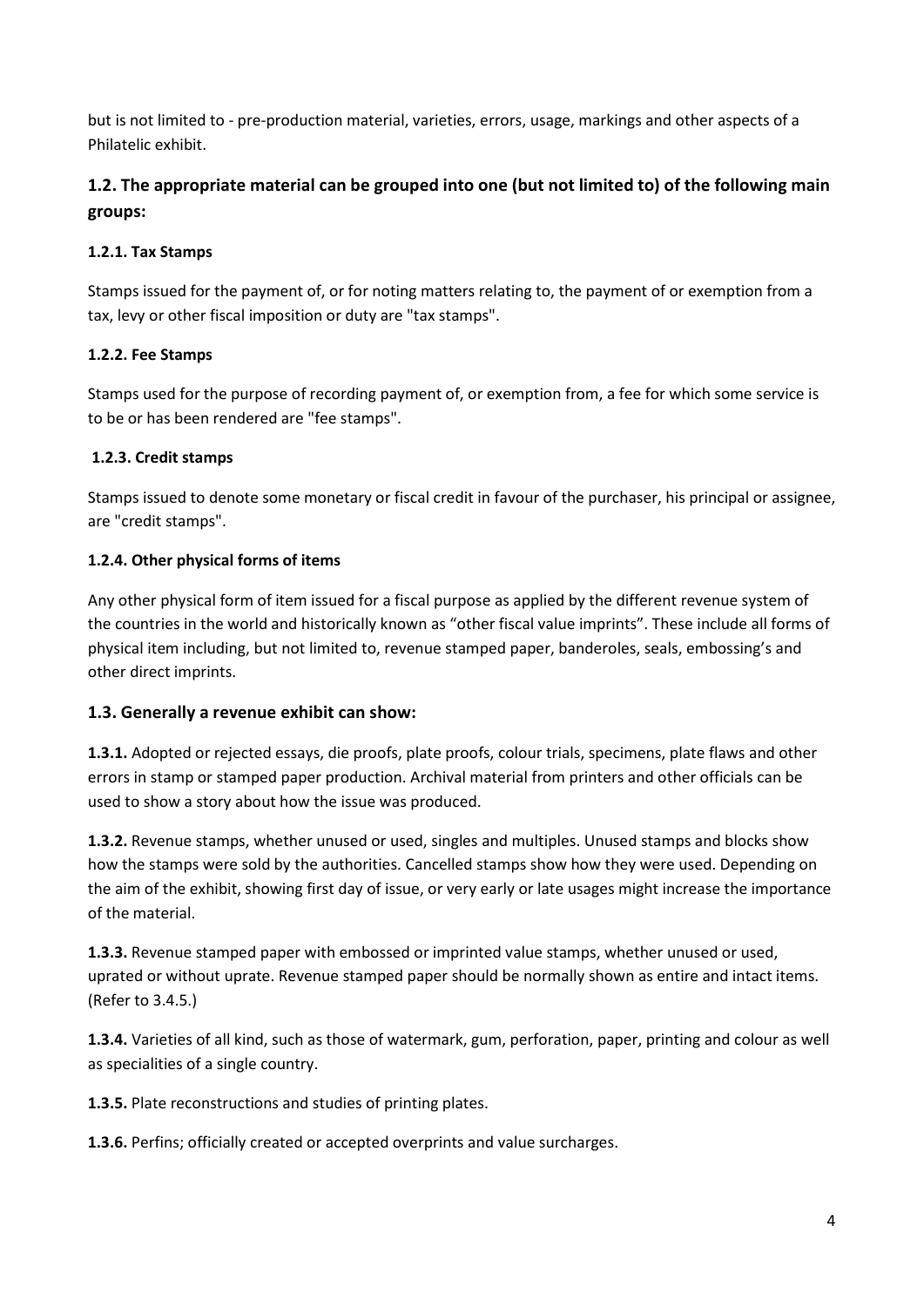1.3.7. Postage stamps used fiscally, or revenue stamps used for postage. As a revenue exhibit should focus on the fiscal aspect of the material, any exhibit which concentrates on the postal use of revenue stamps is best shown in one of the postal classes. However, an exhibitor is free to use this material in a revenue exhibit as long as it is germane to the story.

1.3.8. Revenue counterfeits designed to defraud the authorities or forgeries to defraud collectors, if they have a significance in history of philately. In exhibit evaluation, counterfeits are considered to be more valued than forgeries.

1.3.9. The different fiscal usages on documents showing how the issues were used, including the different cancellations, uses for different revenue purposes, and demonstrating and explaining the rules and stamp duty rates.

1.3.10. Any other material fulfilling the definitions of 1.1. and 1.2., made of any material. Such items must be no more than 5 mm in thickness, so that they can be mounted in standard exhibition frames.

#### 1.4. Possible Associated Materials

If an important detail, which is necessary for understanding the exhibit storyline, cannot be illustrated with appropriate material defined above, a considered use of other, associated material is allowed. These can include, e.g., stamp duty acts and decrees, maps, so called "forerunner documents" illustrating the prestamp era revenue system, or other similar associated materials.

Such items must have direct relation to the purpose and treatment of the exhibit, and, if possible, should be original instead of a photocopy or a replica. Photographs of items that will not fit in a frame may be included, if the items are important to the development of the exhibit.

Associated material should never overrule the exhibit. Thus, it is highly recommended to limit the use of such material to a few significant items at most, to enhance the treatment when an important detail of the subject cannot be covered otherwise. These items are to be properly justified and described.

# 2. The Principles of Exhibit Composition

#### 2.1. The Exhibit Composition

The exhibitor tells a story with the exhibit. The story is told within the limits - the purpose and the scope selected by the exhibitor. The subject chosen needs to be appropriate in scope for both the initial and also the potential size of the exhibit.

Different stories may need different approaches and use different philatelic elements. The exhibitor selects an approach which serves best the story to be told. Often the approach is one of the following, but it can also be a combination of two or more approaches, or any other approach developed by the exhibitor.

#### 2.1.1. Traditional exhibits

Normally a traditional revenue exhibit describes the development of the revenue stamps or other issues themselves. It can begin with the reason why they were issued following with the possible essays and/or proofs. It can then describe the development of the items, different printings, colours, perforations, papers,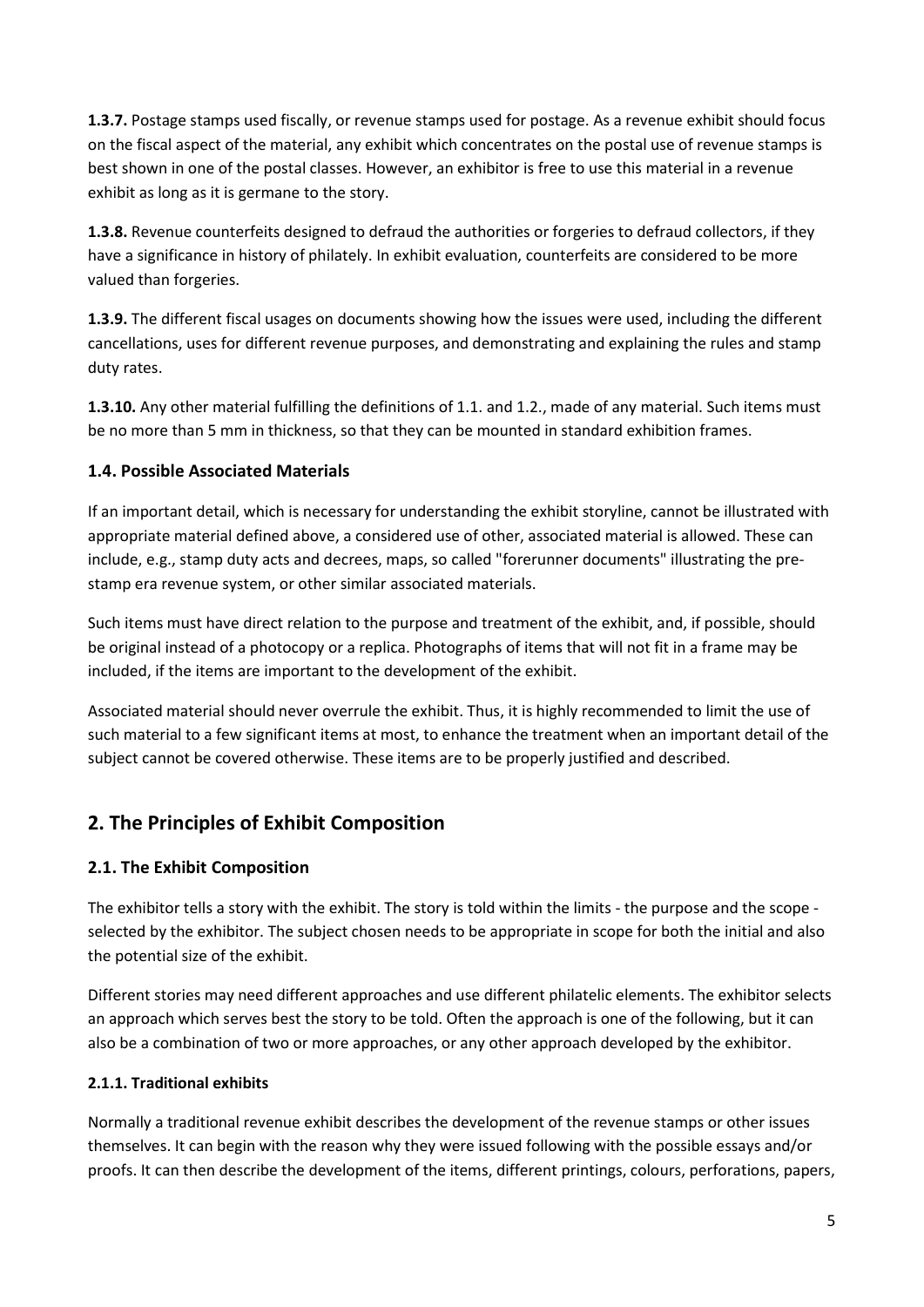errors etc. The cancellations and usage are an important part of a traditional approach, and the story can end with the cessation of the issue or to another logical endpoint.

#### 2.1.2. Fiscal history exhibits

A fiscal history exhibit describes fiscal systems. For example, the exhibit can show the development of the fiscal system or stamp duty rates in an area, a country, a group of countries or worldwide. Normally the story is told with used items, entire documents and/or revenue stamped paper or other fiscal revenue items. The structure of such exhibits can be based on a chronology of fiscal history, to Stamp Duty Acts, to the introduction and cessation of one or more selected types of revenue, or any other logical structure as developed by the exhibitor.

#### 2.1.3. Subject-based exhibits

A subject-based exhibit describes a social or historical phenomenon using revenue items. A subject-based exhibit develops a theme according to a plan, and demonstrates both philatelic knowledge and knowledge of the social or historical phenomenon through the items selected. The structure may follow a time-related classification (historical, evolutionary) or subject-related criteria (scientific, systematic, organisational, economic etc.) or any other criteria. In subject-based exhibits, the storyline explaining the social or historical phenomenon should tie the varied material together as an unbroken, balanced narrative.

## 2.2. One Frame Exhibits

2.2.1. A One Frame exhibit in Revenue philately is intended to be an exhibit within the approaches mentioned in 2.1. with a very narrow theme that fits into one frame. If a theme can be shown in more than one frame, it is not suitable as a theme for a one frame exhibit.

2.2.2. A selection of items from a multi-frame exhibit may be suitable only if the selection can completely treat a natural sub-theme of the exhibit within one frame. An extract of a multi-frame exhibit showing only the best items ("cherry picking") from a multi-frame exhibit is not appropriate as a one frame exhibit.

## 2.3. The Introductory Sheet (or the Title Page)

All Revenue exhibits must include an introductory sheet. This introductory sheet should consist of:

- the title of the exhibit;
- a description of the subject and purpose of the exhibit;
- short, precise and relevant general information on the subject;
- a description of the scope of the exhibit (what is included in the exhibit and what is omitted);
- a plan of the structure of the exhibit chapters or sections etc. rather than a "frame by frame" or "page by page" description;
- a note of any personal research by the exhibitor within the subject; and
- a list of the key literature references. This should be the top five or so references, with others listed either in any chapters (if used) within an exhibit or on the relevant page of the exhibit as a footnote.

Even though not yet obligatory, exhibitors are encouraged to make use of the idea of a synopsis as an element of the introduction. It allows for a more detailed explanation of what is intended with the exhibit. Synopsis helps the preparation of the jury.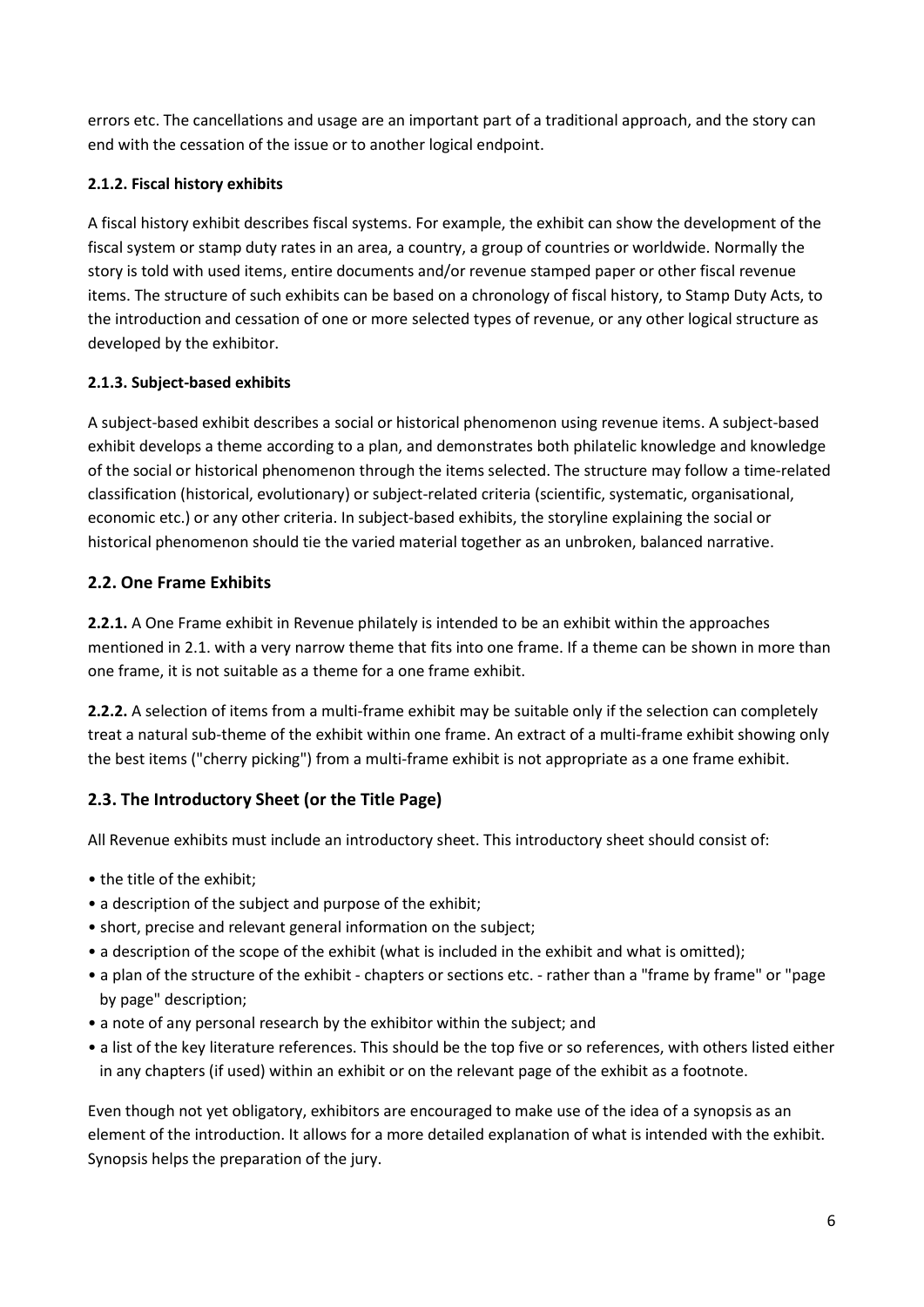# 3. The Judging Criteria of Revenue Exhibits

In agreement with Articles 5.2 of the General Regulations of the FIP Exhibitions (GREX), General World and International Exhibitions should provide for a specific Revenue Class to be exhibited as an entity in one part or room of the exhibition.

In judging a revenue exhibit the jury will use the following general criteria (ref. GREV, Article 4.2.):

- 1. Treatment ref. GREV, Article 4.5
- 2. Philatelic Importance ref. GREV, Article 4.6
- 3. Philatelic and related Knowledge, Personal Study and Research ref. GREV, Article 4.7
- 4. Condition ref. GREV, Article 4.8
- 5. Rarity ref. GREV, Article 4.8
- 6. Presentation ref. GREV, Article 4.9

Exhibitors should be aware of the need to consider carefully the various aspects which combine together to maximise the award an exhibit can attract.

Some indications are given below of the basic elements underlying each individual criterion.

#### 3.1. Treatment (20 points)

**3.1.1.** Treatment of the exhibit reflects the degree to which the exhibitor is able to create a balanced exhibit characteristic of the chosen subject. A logical progression that is easy to follow and a clear concise write up will help the jurors to appreciate the exhibit. In assessing treatment, jurors will assess whether the treatment matches the title and that the statements made in the introduction and plan are adequately represented in the display.

3.1.2. Exhibits which take a Traditional or Fiscal history approach to the development of the subject should be tied to fiscal philately aspects of the selected items (ref. 1.1.).

Exhibits which take a Subject-based approach to the development of the exhibit may be based alternatively on other aspects visible on the items, such as a written content or an illustration of a document, provided the items shown, as a whole, fulfil the fiscal-philatelic balance (ref. 1.1.).

#### 3.1.3. The exhibit is evaluated on:

• how well the Introduction Sheet (or Title Page) of the exhibit shows the purpose of the exhibit, defines the scope and explains the plan and structure, and gives guidance to the most important literature / references for the subject chosen;

• the subject having been chosen to enable a properly balanced exhibit to be shown and managed in the space available;

• the content reflecting the title, purpose, scope and plan;

• the logic of the storyline shown is appropriate for the selected approach of Traditional, Fiscal history, Subject-based or other type of exhibit (ref. 2.1.);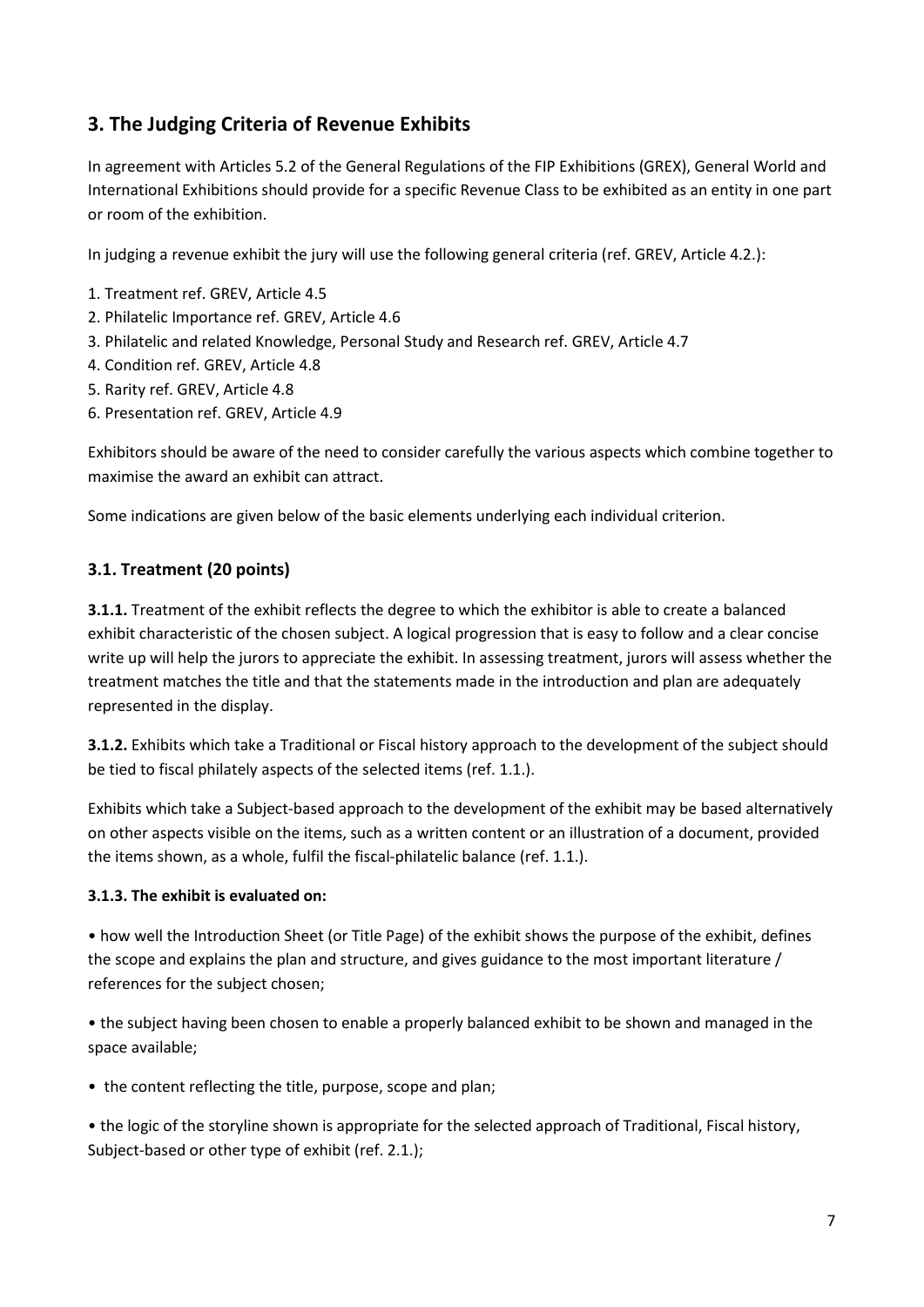• the storyline having been created with text and material of a good balance between the different parts of the exhibit;

• the headings of each page supporting an understanding of the treatment;

• the exhibit being well rounded with a natural start and ending point;

• the use of fiscal material to develop a coherent story, fully covering the scope and creating an interesting exhibit; and

• the absence of duplicated material, and text for each item documents the reason for showing it.

## 3.2. Philatelic Importance (10 points)

3.2.1. The "importance" of an exhibit is determined by both the significance of the actual exhibit in relation to the subject chosen and the overall significance of that subject in the Revenue class.

3.2.2. The importance of a revenue exhibit is evaluated in the context of Revenue philately. In assessing the importance of the exhibit, consideration is given to the significance of the material, including:

- the selected area relative to the world fiscal philately;
- the selected area relative to the national fiscal philately of the country; and
- the material shown in the exhibit relative to other exhibits in that area.

#### 3.3. Philatelic and related Knowledge, Personal Study and Research (35 points)

**3.3.1.** The presented philatelic and related knowledge is demonstrated by the items chosen for display and their related comments. Personal study is demonstrated by the proper analysis of the items chosen for display. The research is presentation of significant new facts related to the chosen subject.

#### 3.3.2. Philatelic and related knowledge is demonstrated by:

- That the choice of the items reflects deep knowledge of the chosen area;
- That the exhibit demonstrates a full and accurate understanding of the subject chosen;
- That existing up-to-date literature within the area has been used; and
- That the items are well described.

#### 3.3.3. Personal Study and Research

Personal study and research relates to both the proper analysis of the items and personal research and the discovery of new items relevant to the story as discussed in sections 3.3.4. to 3.3.12:

#### 3.3.4. In Traditional exhibits (ref. 2.1.1.):

• The issuing process of the stamps or stamped paper is demonstrated with essays, die proofs, plate proofs, colour trials, plate flaws etc.;

• The philatelic aspects and varieties dealing with types and subtypes, printings, gums, watermarks, paper, perforations, overprints, errors etc. are treated and described; and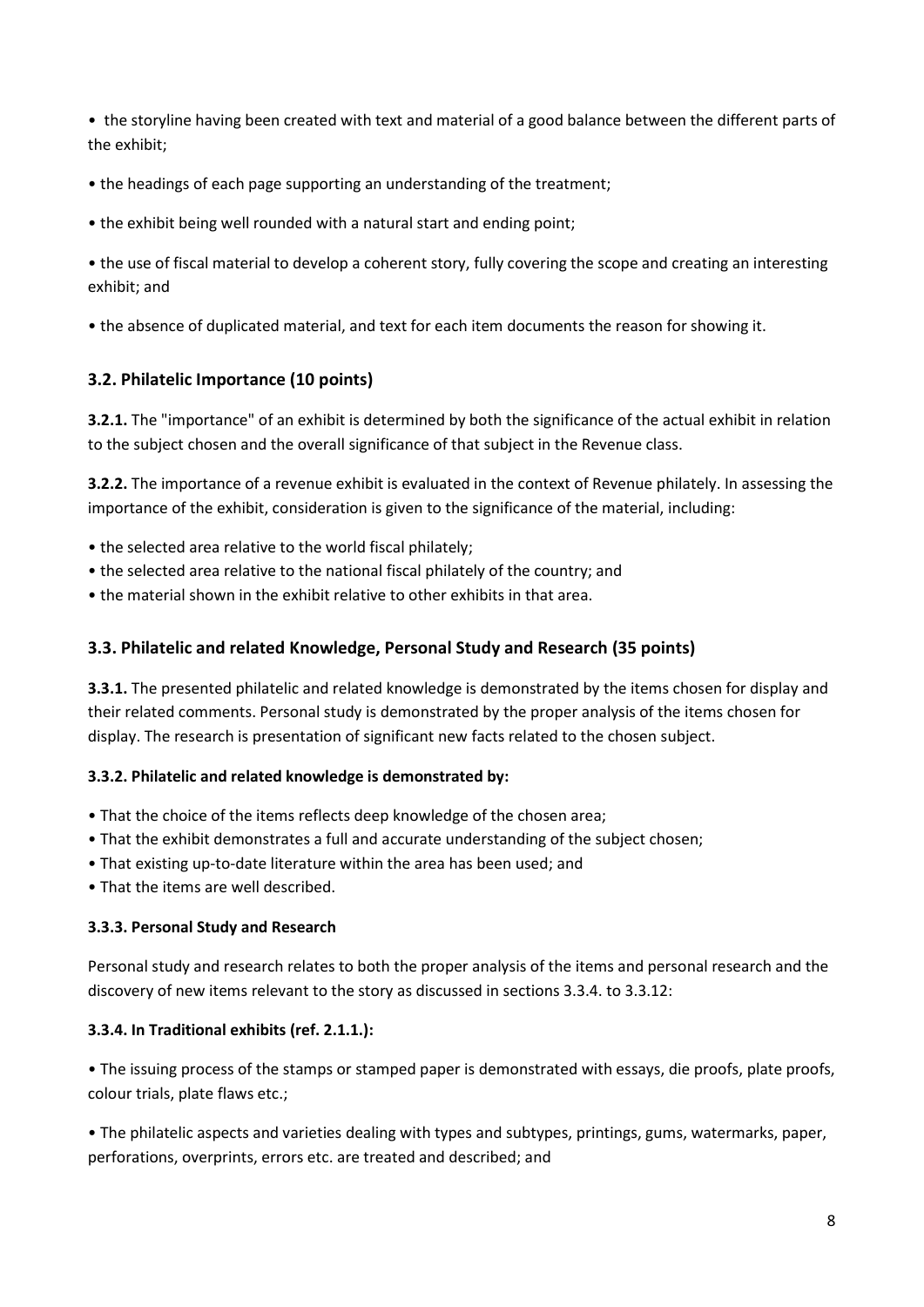• The purpose of issue is documented and shown with usage, with explanation of transactions, cancellations and stamp duty rates as appropriate to the story.

#### 3.3.5. In Fiscal History exhibits (ref. 2.1.2.):

• The fiscal history circumstances and/or the fiscal system of the selected topic is documented in an appropriate, correct and understandably logical way;

• Depending on the aim of the exhibit, the essential facts dealing with development of the fiscal system, history of one or more certain revenue purposes or issues, transactions or services, development of stamp duty act and laws system, rules, regulations or stamp duty rates etc. are presented; and

• The storyline, based on a fiscal history narrative, is documented and shown primarily with varied usage, with correct explanation of transactions, cancellations and relevant fiscal rates.

## 3.3.6. In Subject-based exhibits (ref. 2.1.3.):

• The social or historical phenomenon of the selected scope is documented in appropriate, correct and understandable in a logical way;

• The essential facts demonstrating knowledge of both philatelic, fiscal history and the social or historical phenomenon are presented; and

• The storyline, basing on narrative of the social or historical phenomenon itself, is documented and shown with varied revenue material selected to develop the story in best possible way.

**3.3.7.** Research and new discoveries should be given full coverage in accordance with their importance. Major discoveries deserve important coverage and recognition and should be identified by the exhibitor, while minor discoveries should not overpower the main exhibit.

3.3.8. Where appropriate, references should be given to the exhibitor's own or other previously published information. Where the exhibitor has significantly extended such information a reference can be placed in the introductory statement. Otherwise references can be made in the relevant chapter of the exhibit or on the exhibition page to which the research refers.

3.3.9. It is unrealistic to require an exhibitor to develop new findings in a heavily studied and researched area. For this reason, such exhibits will not be penalised for a lack of personal research, but will be given additional consideration if, in spite of previous research that has taken place, the exhibitor has managed to come up with relevant new findings.

3.3.10. The proper evaluation of philatelic and related knowledge, personal study and research will be based on the relevant description of each item shown. A well thought out introductory page (and justifiable use of secondary introductory pages for the natural sections) may avoid otherwise lengthy descriptions on the actual exhibit pages.

3.3.11. If using rarity statements ("One of X recorded") it is important to identify the source of this recording. Expressions like such as "Unique" or "Very rare" are not to be used.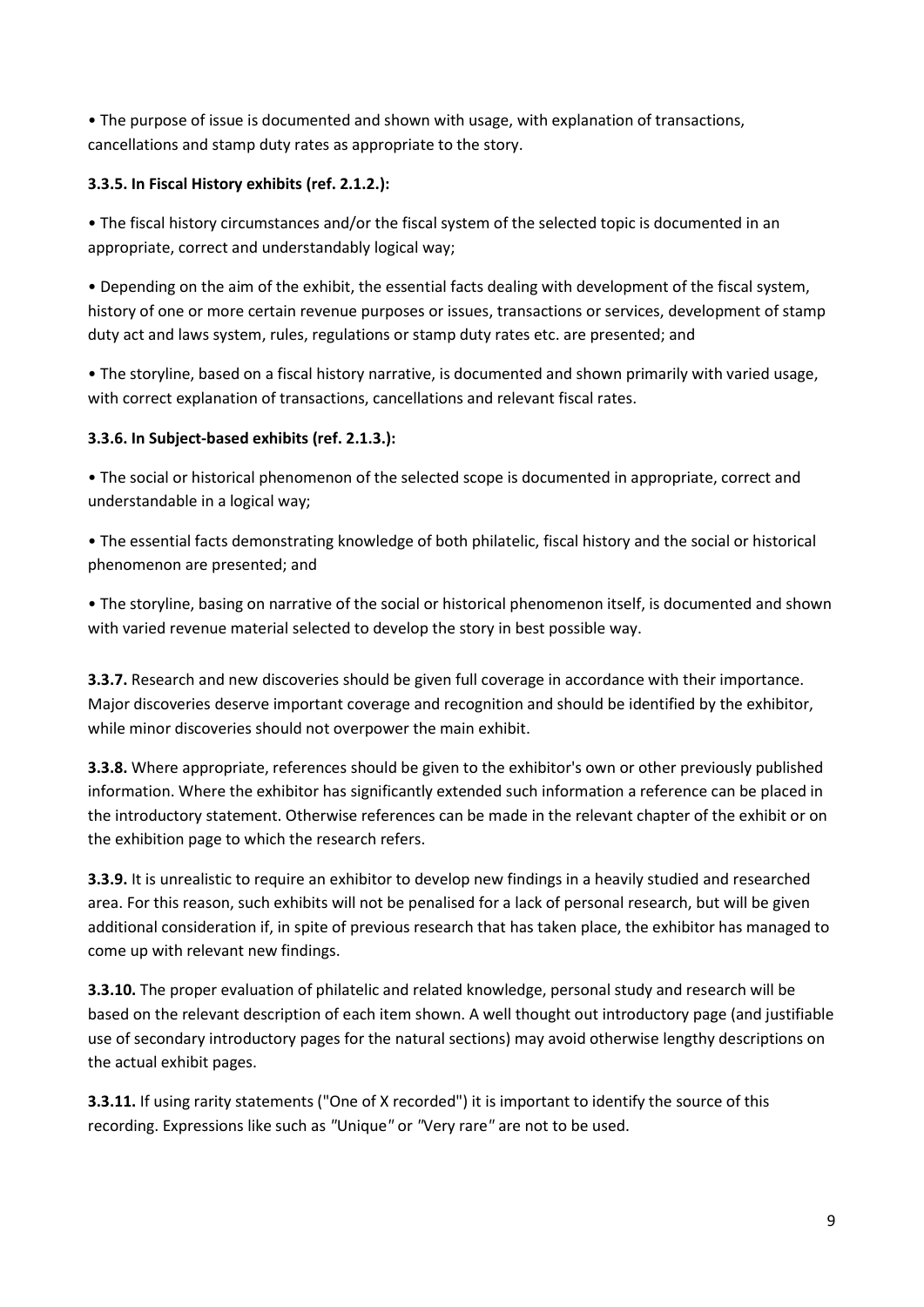**3.3.12.** Only the knowledge, study and research documented by the items in the exhibit can be judged. Furthermore, exhibitors should bear in mind that the information given should not overwhelm the material shown.

## 3.4. Condition (10 points)

3.4.1. Material in overall good condition is essential to revenue exhibits. Stamps should be in the best possible condition: no tears, no bends, no missing perforations, with margin on all four sides on imperforate stamps, and with clear cancellations. Stamped paper and other documents should be in the best condition possible given both their size and usage. For example, very large documents will almost always be folded, and documents carried in pockets (licenses) are also likely to be scuffed and bent. Items in exceptional condition will be the exception rather than the rule.

3.4.2. Exhibitors are encouraged to show unique or very rare material that does not occur in fine condition, but are cautioned from including other items in a condition that may reduce the perceived overall condition of the exhibit. The condition of common material should be impeccable whenever possible.

3.4.3. It is also important to note that the actual condition obtainable will vary according to the country, period and method of use and cancellation. Revenue stamps were often cancelled by physical defacement. For example, when used as a seal such as Beer or Tobacco stamps, they were torn. Indian Native States revenues were mostly punched when applied to documents. Some were cut, even nailed or stapled. For these, faultless condition is exceptional and cannot be expected for used stamps or documents as noted above.

3.4.4. If an item has been restored or manipulated it must be described as such.

3.4.5. Unless revenue stamped paper is of extreme rarity, is unknown as an entire document, or for other justifiable reason explained by the exhibitor, it is desirable that only entires be shown. Cut-outs (cut squares) would be acceptable as part of an exhibit, if certain values are only known to exist in cut-outs. Exceptions might also include studies of dies (used for the value impression) where whole documents would overwhelm the exhibit or entire documents are difficult to find for the study.

#### 3.5. Rarity (20 points)

3.5.1. Rarity is directly related to the philatelic items shown and to the relative scarcity of this material (however, not the value).

3.5.2. The jurors will primarily be looking for:

- how difficult is it to obtain the relevant and interesting material for the exhibit;
- how difficult is it to duplicate the exhibit;
- inclusion of Archival material such as essays and proofs (approved and rejected) and specimens (where available);
- inclusion of rare denominations and denominations printed in minor volumes; rare varieties; largest units known; early, late and in other way rare usages;
- abnormalities in paper, watermarks and perforations; and
- scarce combinations, mixed taxation, fiscal cancellations, tax markings and fiscal rates.